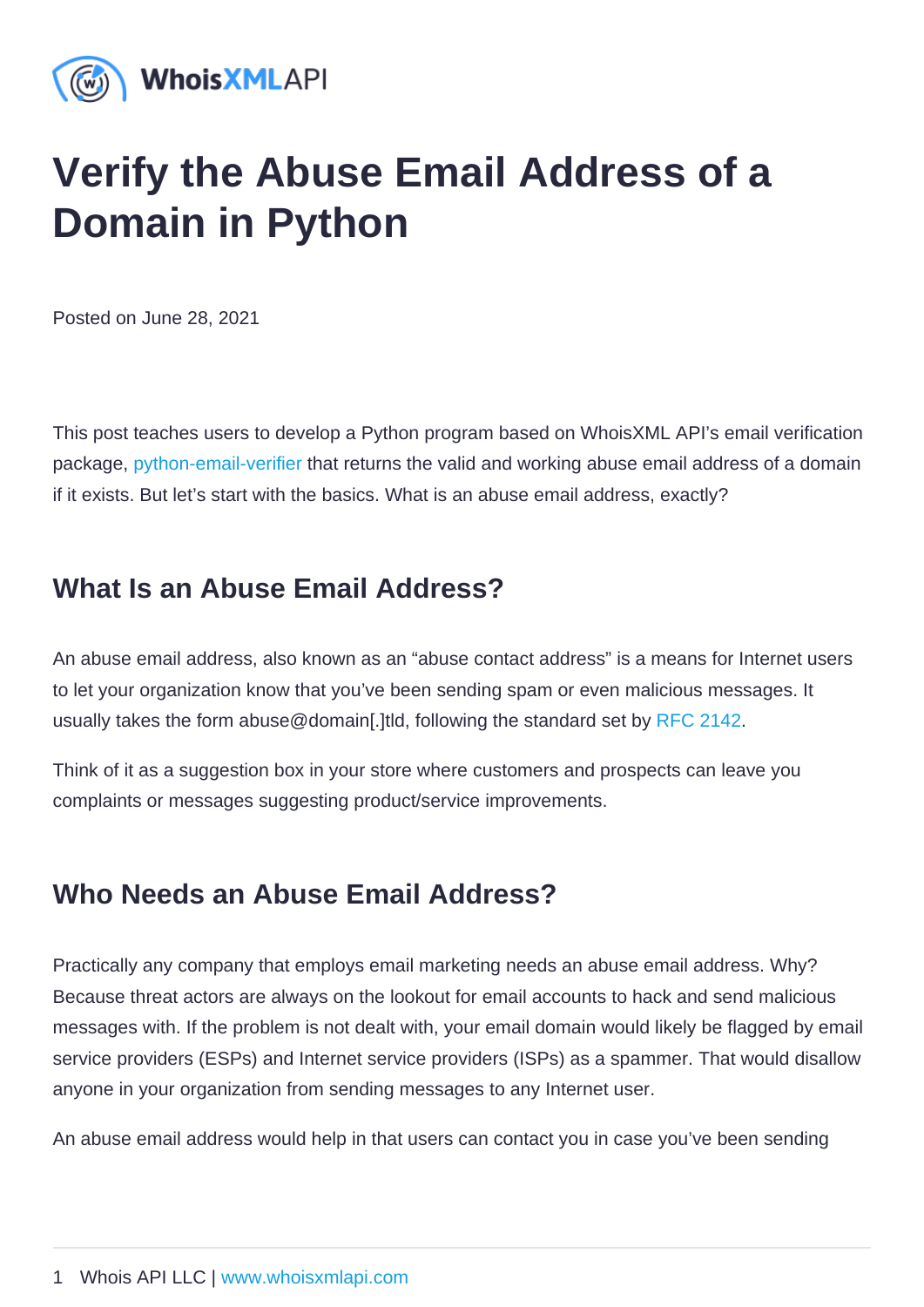spam or, worse, malicious messages. Think of it this way: When you receive illicit emails from a specific domain, which could happen to any user, you'll want to complain to the domain owner who may not even be aware of the activity, wouldn't you? You can do that by sending a message to the domain owner's abuse email address address.

## Why Verify an Abuse Email Address and How Do You Do So in Python?

The Internet Engineering Task Force (IETF) created RFC 2142 for a reason—to ensure complaints about a particular domain get to intended recipients. The standard has this to say about an [abuse email address:](https://datatracker.ietf.org/doc/html/rfc2142)

"For well-known names that are not related to specific protocols, only the organization's top-level domain (TLD) name is required to be valid. For example, if an ISP's domain name is COMPANY.COM, then the <ABUSE@COMPANY.COM> address must be valid and supported, even though the customers whose activity generates complaints use hosts with more specific domain names like SHELL1.COMPANY.COM. Note, however, that it is valid and encouraged to support mailbox names for subdomains, as appropriate. Mailbox names must be recognized independent of character case."

It's clear then that the domain domain[.]tld should be valid to make the email address abuse@domain[.]tld exist and be able to receive messages. Moreover, if the correspondence comes from a subdomain like badguy@subdomain[.]domain[.]tld, then the standard address abuse@subdomain[.]domain[.]tld may exist and be more important for the case. (Take, for instance, a university with multiple faculties. Often, each faculty has a subdomain under the university's domain, which they use for correspondence.) Hence, a good strategy would be to start with the lowest-level domain and proceed to the highest level if the abuse address does not exist. Let us proceed to the implementation, which requires lower to intermediate Python skills. We begin by installing two packages with Python's package manager, pip:

pip install tld email-verifier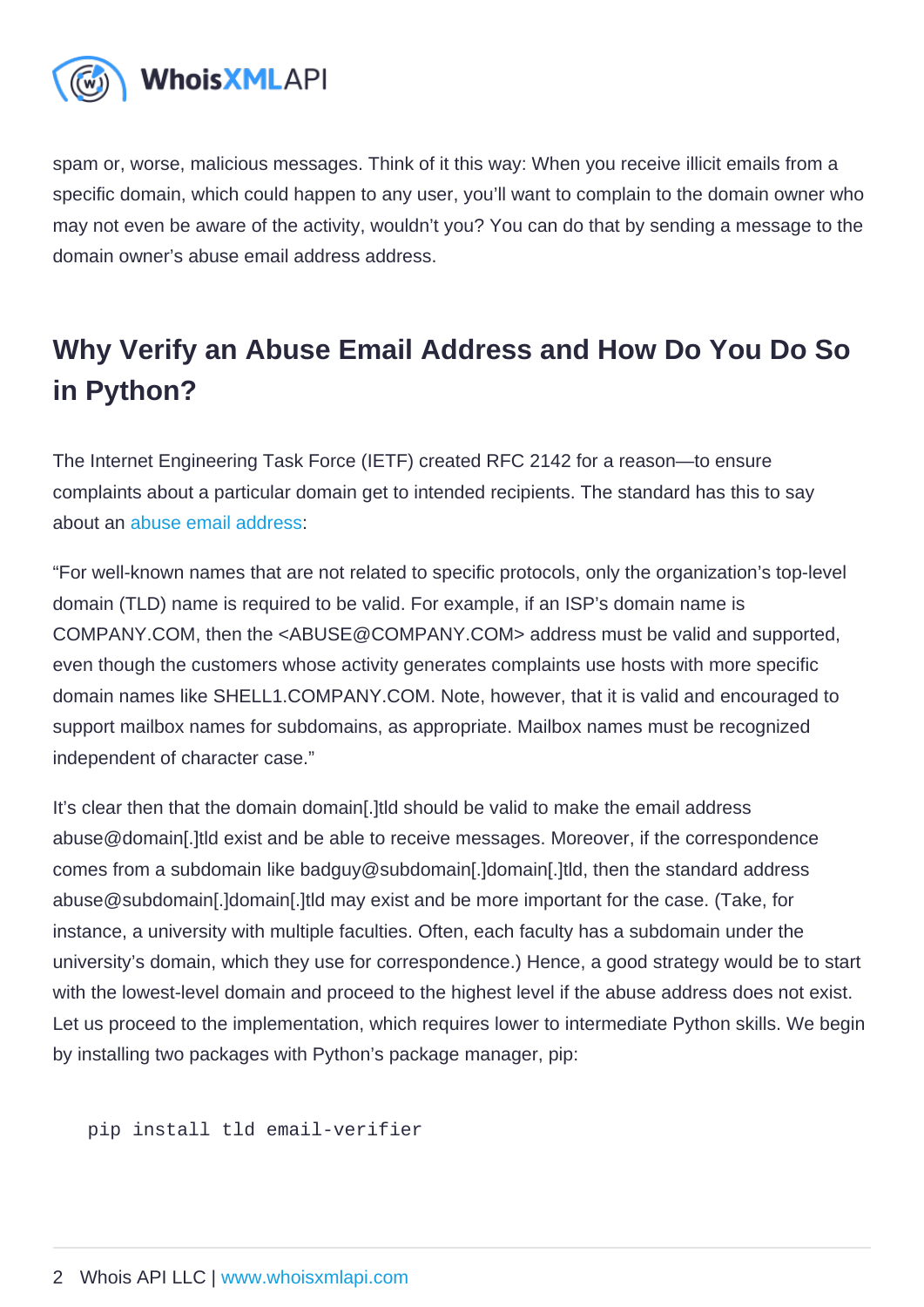The first one, tld, is able to get the TLD from a domain name. We need this because of second- or lower-level domains in certain country-code TLDs (ccTLDs) that act as TLDs. For instance, when dealing with abuse@department[.]company[.]co[.]uk, we don't want to check abuse@co[.]uk.

The email-verifier package mentioned above was made by WhoisXML API. It can validate an [email address against several aspects](https://emailverification.whoisxmlapi.com/blog/what-is-email-verification-or-validation-and-how-does-it-work). In particular, we want to know if the domain of the queried abuse email address resolves in the Domain Name System (DNS) and can receive messages via the Simple Mail Transfer Protocol (SMTP). We can also check for the abuse email address's corresponding mail servers, if it belongs to a free ESP, and if it is disposable, although these aspects are not relevant to this case.

The email-verifier package uses [Email verification API](https://emailverification.whoisxmlapi.com/) in the background, so to use it, we need an API key. Visit the [API page](https://emailverification.whoisxmlapi.com/api/pricing) to register for 1,000 queries a month free of charge or more at reasonable prices. After registering, you will receive an API key that you will need to get our program working.

Armed with all the necessary ingredients, let us just jump directly to the code of our little program, which we will call "get abuse email.py":

#!/usr/bin/env python3

import sys

from tld import get\_tld

from emailverifier import Client from emailverifier import exceptions

API\_KEY = 'YOUR\_API\_KEY'

client = Client(API\_KEY)

domain = sys.argv[1].strip().split( $\mathcal{Q}$ ')[-1]

tld\_level = len(get\_tld(domain, fix\_protocol=True).split("."))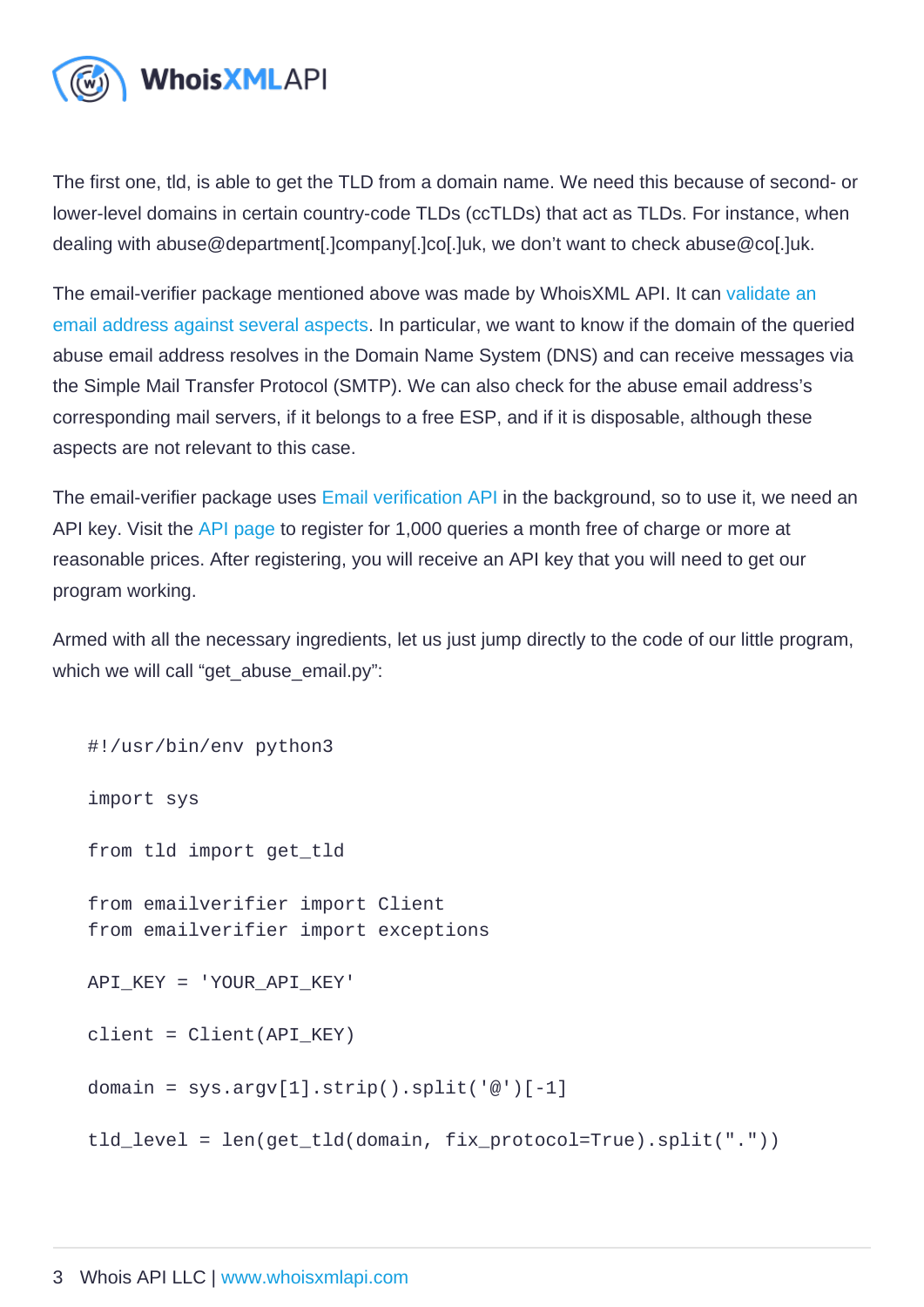```
domain_elements = domain.split('.')
found = 1for level in range(0, len(domain_elements) - tld_level):
  this_level_address = "abuse@" + "".join(
[c + "." for c in domain elements[level:]]).strip(".")
   verification = client.get(this_level_address)
   if verification.dns_check and verification.smtp_check:
print(this_level_address)
found = 0break
```
sys.exit(found)

The API\_KEY variable should hold your actual API key. To make the code work, replace the string "YOUR\_API\_KEY" with it. Let's see how it works.

- The variable domain holds the domain name. The program accepts domain names as well as email addresses as positional arguments. In the latter case, we get rid of the account name and the @ character.
- TLD level determines the level of the TLD, for instance, it will be 1 for something[.]com and 2 for something[.]co[.]uk.
- domain\_elements refers to a list of the parts of the domain name, such as ['something','com'].
- found refers to the return value of the program for possible use in a shell script, for example. It will be set to 0 if we find a valid address.
- In the main loop, we go through the possible email addresses. In the case of badguys[.]evildomain[.]co[.]uk, we will try abuse@badguys[.]evildomain[.]co[.]uk and abuse@evildomain[.]co[.]uk. If the former works, it is more specific, whereas the second one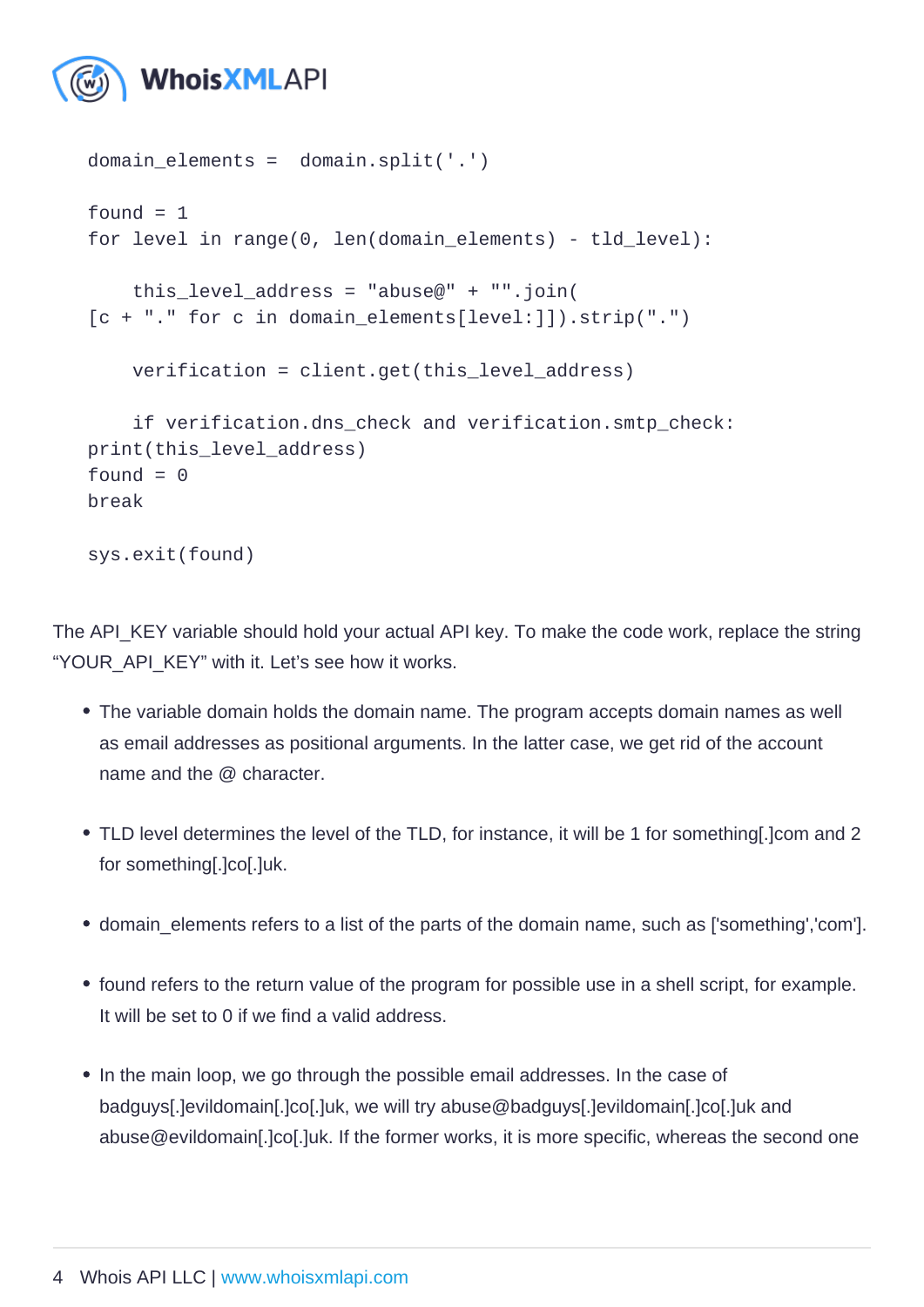should work if RFC 2142 was followed.

- The verification variable holds an object that stores the result of the actual address validation.
- If the domain name of the email address resolves in the DNS and it does accept messages sent via SMTP (i.e., verification.dns\_check and verification.smtp\_check is true) we are done. We report the address, set the return code to 0, and break the loop.
- If no valid abuse email address is found, the program will not return anything and terminate with the return code 1.

Let's see how it works. The examples will be in bash or zsh, and \$ indicates the input prompt. Checking a proper abuse email address will return this:

\$ ./get\_abuse\_email.py support@whoisxmlapi.com abuse@whoisxmlapi.com \$ echo \$?  $\Omega$ 

Checking a valid abuse email domain will give this:

```
$./get_abuse_email.py drs.whoisxmlapi.com
abuse@whoisxmlapi.com
$ echo $?
\Omega
```
The subdomain does not have a specific abuse email address since it is not used for mailing. Finally, a domain from the author's spam folder where a definitely unwanted message was received would return this:

\$./get\_abuse\_email.py dinaf.gob.hn \$ echo \$?